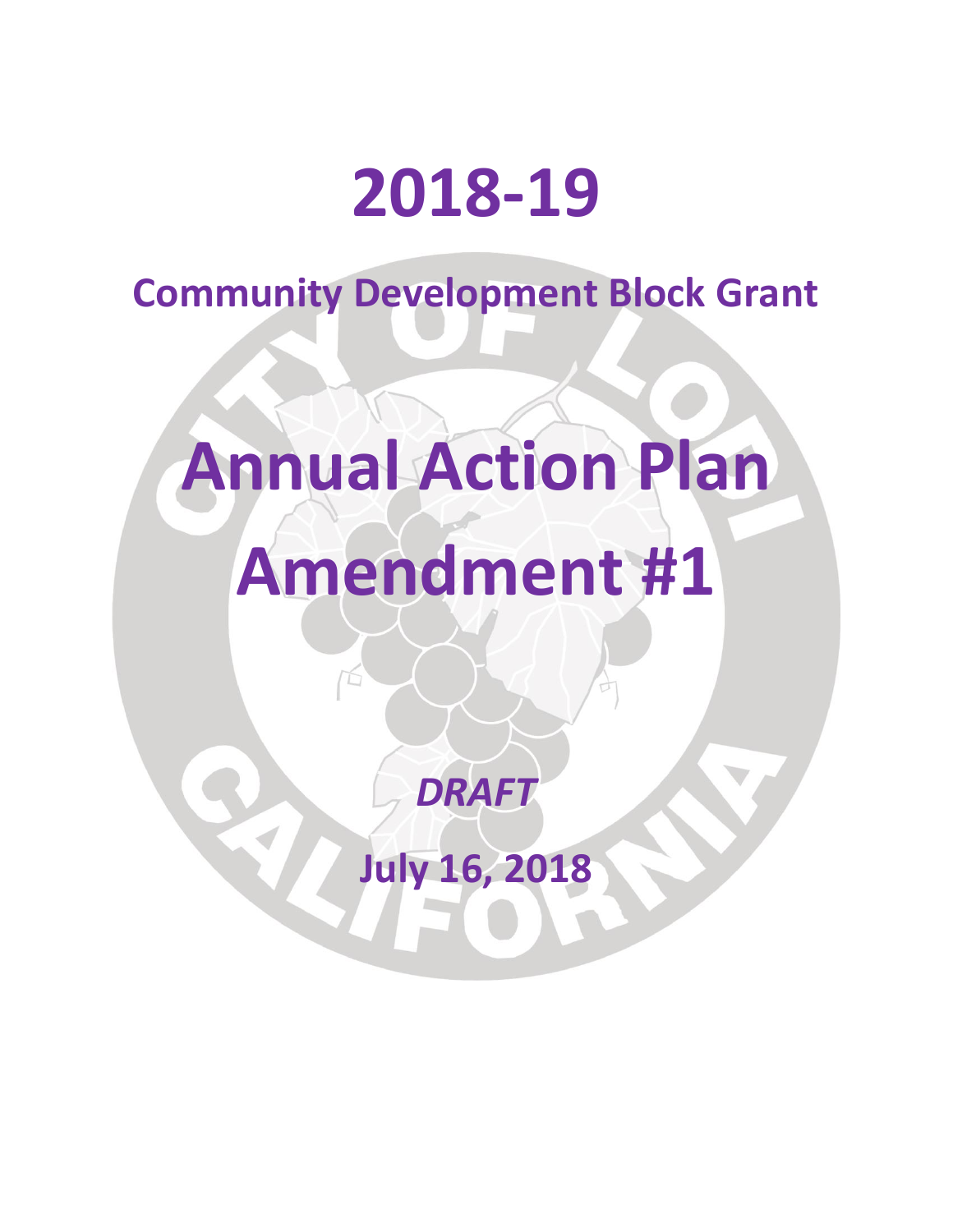# **I. INTRODUCTION**

The 2018–19 Action Plan is a one-year plan to address housing and community development needs in Lodi, with a particular focus on the needs of low-income households. This is the fifth year of the implementation of the five-year Consolidated Plan. Both the Consolidated Plan and the Action Plan are implemented by the Neighborhood Services Division in the City of Lodi Community Development Department.

The 2018–19 Annual Action Plan was adopted by the City Council on May 2, 2018, and approved by the US Department of Housing and Urban Development (HUD) in July 2018. The Action Plan may be amended. This amendment is prepared pursuant to the City's Citizen Participation Plan as approved by HUD.

In this amendment, we are looking to reallocate funds to existing projects from cancelled projects or left over from completed projects. The City is working to streamline project management, and part of that process includes identifying projects that are not ready for funding or not a good fit for a Community Development Block Grant (CDBG). For the First-Time Homebuyer project, the City has had difficulty finding suitable applicants within an ideal funding timeline. For the Grace and Mercy project, the subrecipient was unable to perform the project objectives within the funding time frame. In some instances, however, projects are cancelled by the subrecipients themselves or for reasons beyond the City's control. For the One-Eighty Teen Center project, the subrecipient decided to use private funds for the rehabilitation of its facility instead of CDBG funds because private funds had fewer reporting and monitoring requirements.

Questions regarding this Action Plan amendment should be directed to: Patrice Clemons, CDBG Program Specialist City of Lodi 221 W. Pine Street, PO Box 3006 Lodi, CA 95241-1910 209-333-6800 x3404 [pclemons@lodi.gov](mailto:pclemons@lodi.gov)

The Action Plan amendment is available for public review during a 30-day public comment period from July 16 to August 15, 2018. A public hearing on the amendment will be held on August 15, 2018, at the Lodi City Council meeting.

## **II. REALLOCATED FUNDS**

Reallocation of funds is being considered from the following cancelled or completed projects with leftover funds: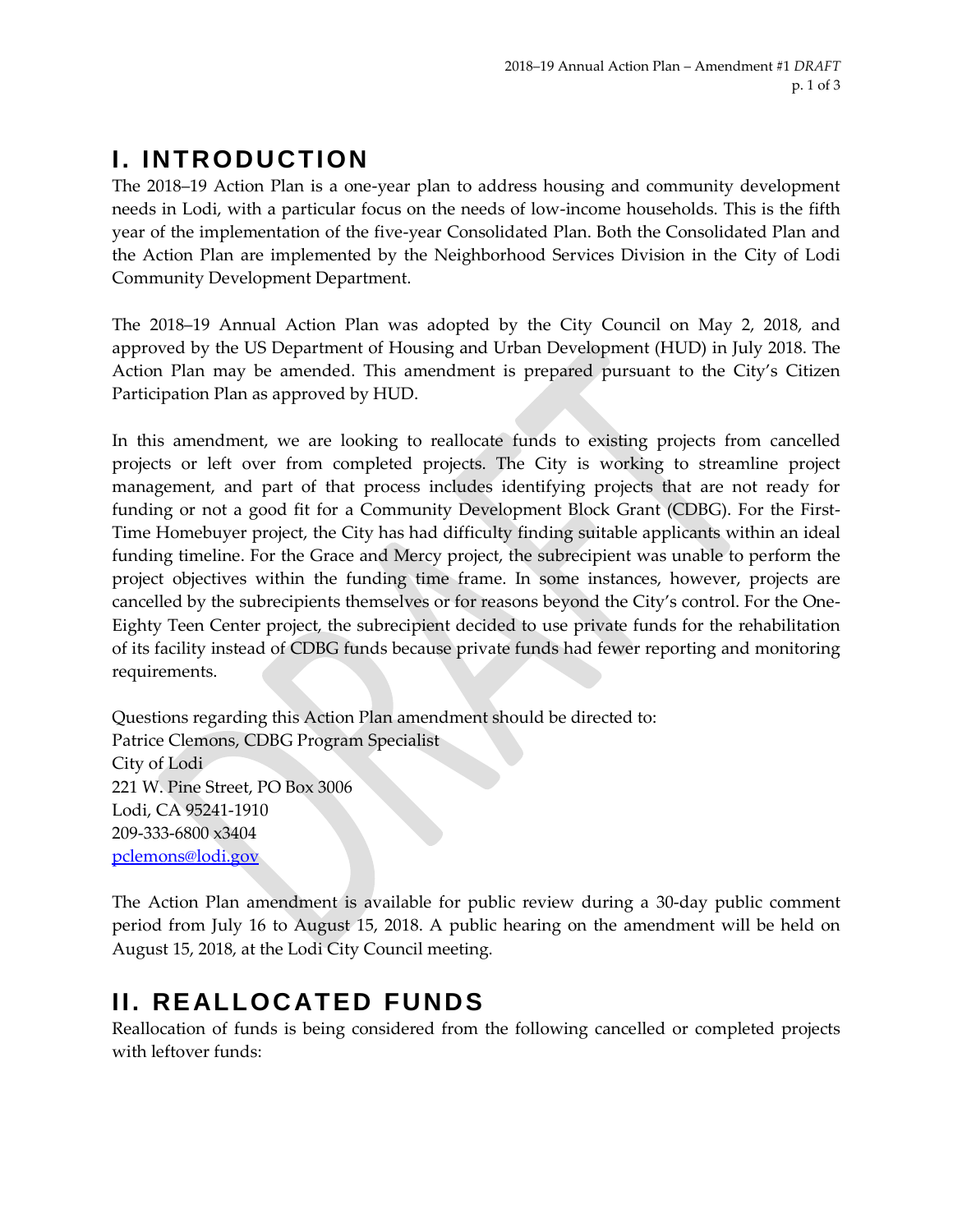| <b>Project Number</b> | <b>Project/Public Service Name</b>                | <b>Approximate</b><br><b>Balance to Transfer</b> |
|-----------------------|---------------------------------------------------|--------------------------------------------------|
| 16.05                 | First-Time Homebuyer (cancelled)                  | \$125,000                                        |
| 16.12                 | Lawrence Avenue Accessibility Parking (completed) | \$14,000                                         |
| 17.02                 | Alley Improvements (completed)                    | \$53,000                                         |
| 17.04                 | Grace and Mercy ADA Improvements (cancelled)      | \$26,000                                         |
| 17.06                 | One-Eighty Teen Center Improvements (cancelled)   | \$71,000                                         |
|                       | TOTAL                                             | \$289,000                                        |

# **III. ACTIVITY CH ANGES**

The City has identified three existing projects to which it will commit these reallocated CDBG funds: 17.11, Lodi House HVAC Replacement; 17.12, Lodi House Enrichment Center Reroof; and 17.03, Blakely Park Swim Complex. In order to commit this funding to these existing activities, the City must amend the 2018–19 Annual Action Plan. A description of the activity and proposed funding reallocation follows.

### **PUBLIC FACILITIES**

#### **17.11 Lodi House HVAC Replacement**

Lodi House

Project consists of installation of a new HVAC unit and duct-work replacement for the Lodi House shelter at 801 S. Washington Street. Bids received came in higher than anticipated for the subrecipient. This amendment will add additional funds that would cover the entire cost of the project.

| National Objective:      | 570.20(1)(c) Low-Moderate Income, Limited Clientele             |
|--------------------------|-----------------------------------------------------------------|
| Eligible Activity:       | 570.201(c) Public Facility Improvements                         |
| <b>Priority Needs:</b>   | Public Improvements (High)                                      |
| Goals Addressed:         | Construct or Upgrade Public Facilities, including               |
|                          | shelter/transitional facilities for homeless                    |
| Output:                  | One public facility improvement completed                       |
| <b>Outcome Category:</b> | Improvement of heating/air for the purpose of creating suitable |
|                          | living environments                                             |
| Original Funding:        | \$23,500                                                        |
| Added Funding:           | \$1,500 approximately                                           |
| New Total:               | \$25,000 approximately                                          |

#### **17.12 Lodi House Enrichment Center Reroof**

#### Lodi House

Project consists of tearing off the existing roof and reroofing the two-story Enrichment Center/Transitional Housing facility at 356 E. Walnut Street. Bids received came in higher than anticipated for the subrecipient. This amendment will add additional funds that would cover the entire cost of the project.